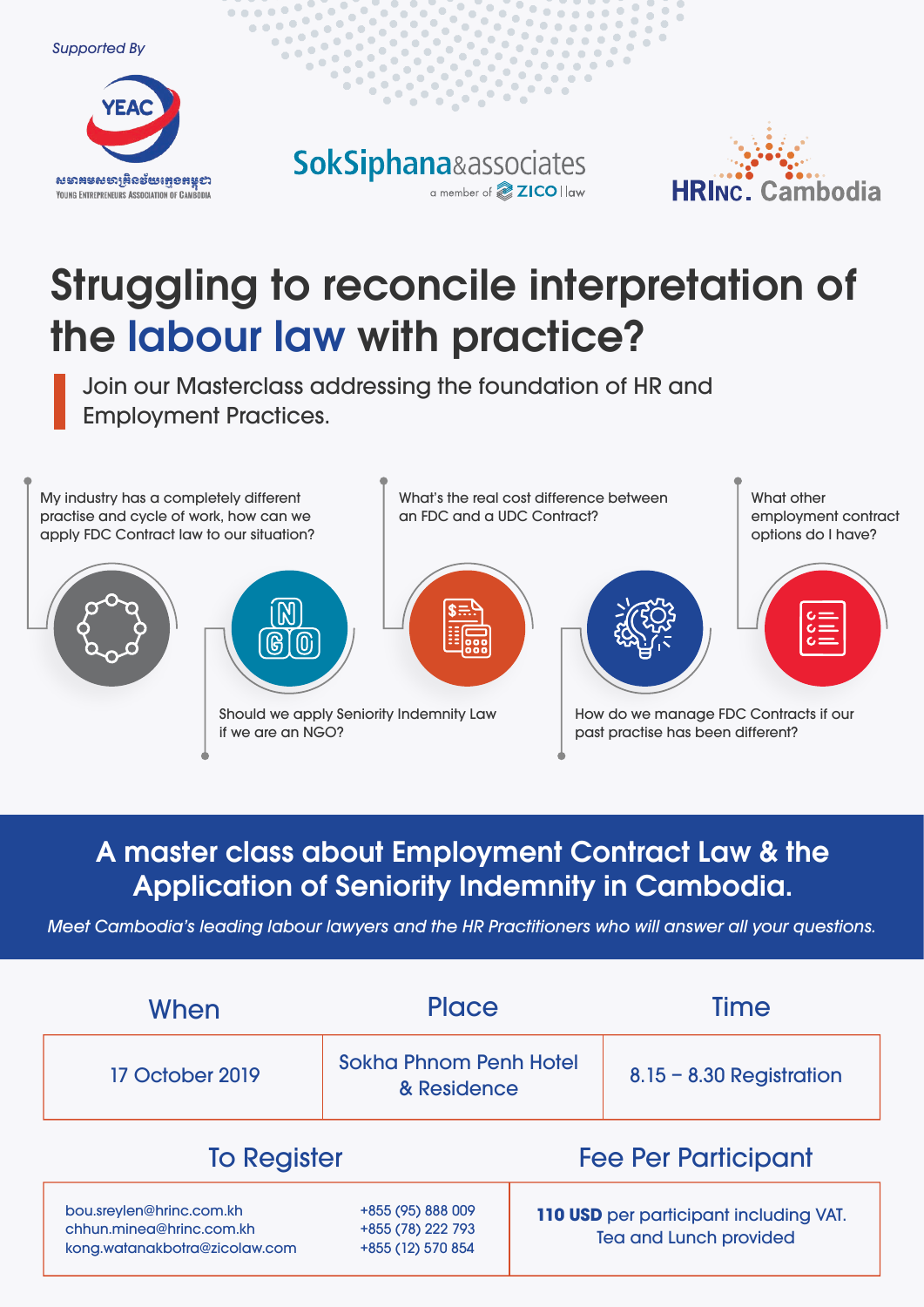

# EVENT SCHEDULE

| $08h20 - 08h40$ | <b>Registration</b>                                                                                                                                                                                                                                                                                                                                                                                                                                                                                                    |
|-----------------|------------------------------------------------------------------------------------------------------------------------------------------------------------------------------------------------------------------------------------------------------------------------------------------------------------------------------------------------------------------------------------------------------------------------------------------------------------------------------------------------------------------------|
| 08h40           | <b>Welcome Session</b>                                                                                                                                                                                                                                                                                                                                                                                                                                                                                                 |
| 09h00           | Introduction and Objectives for the day                                                                                                                                                                                                                                                                                                                                                                                                                                                                                |
|                 | <b>Session 1: Labour Law Fundamentals</b><br>$\rightarrow$ Hierarchy of Laws in Cambodia and why you need to know about them<br>→ Labour Law and the development of Seniority Indemnity Law in Cambodia                                                                                                                                                                                                                                                                                                                |
| 09h45           | <b>Photo Session &amp; Tea Break</b>                                                                                                                                                                                                                                                                                                                                                                                                                                                                                   |
| 10h20           | Session 2: Cambodian Employment Contract Law & Seniority Indemnity Law<br>→ Types of Employment Contracts in Cambodia and their Characteristics<br>$\rightarrow$ Changes to Employment Contracts Characteristics as a result of the new<br><b>Seniority Indemnity Law</b><br>→ Seniority Indemnity Application - who is covered by Seniority Indemnity Law?<br>Are NGOs exempted? What are the differences in the payment of seniority<br>indemnity law for different sectors.<br>$\rightarrow$ Session Summary, Q & A |
| 12h30           | <b>Lunch Break</b>                                                                                                                                                                                                                                                                                                                                                                                                                                                                                                     |
| 13h45           | Icebreaker to refresh after lunch                                                                                                                                                                                                                                                                                                                                                                                                                                                                                      |
|                 | Recap of what we have learned so far<br>Session 3: Application of Seniority Law and its Complexity:<br>$\rightarrow$ How to determine eligibility for seniority pay<br>$\rightarrow$ How to calculate seniority pay.<br>$\rightarrow$ Real Case Study Application and Exercises.<br>→ Summary Toolkit of what you need to know about Seniority Law.<br>$\rightarrow$ Q&A                                                                                                                                               |
| <b>16h00</b>    | <b>Thanks, Certificates and Closing</b>                                                                                                                                                                                                                                                                                                                                                                                                                                                                                |
| <b>16h30</b>    | Rooftop Sunset Tea & Networking.                                                                                                                                                                                                                                                                                                                                                                                                                                                                                       |
|                 | e is subject to change based on organizer decision.                                                                                                                                                                                                                                                                                                                                                                                                                                                                    |